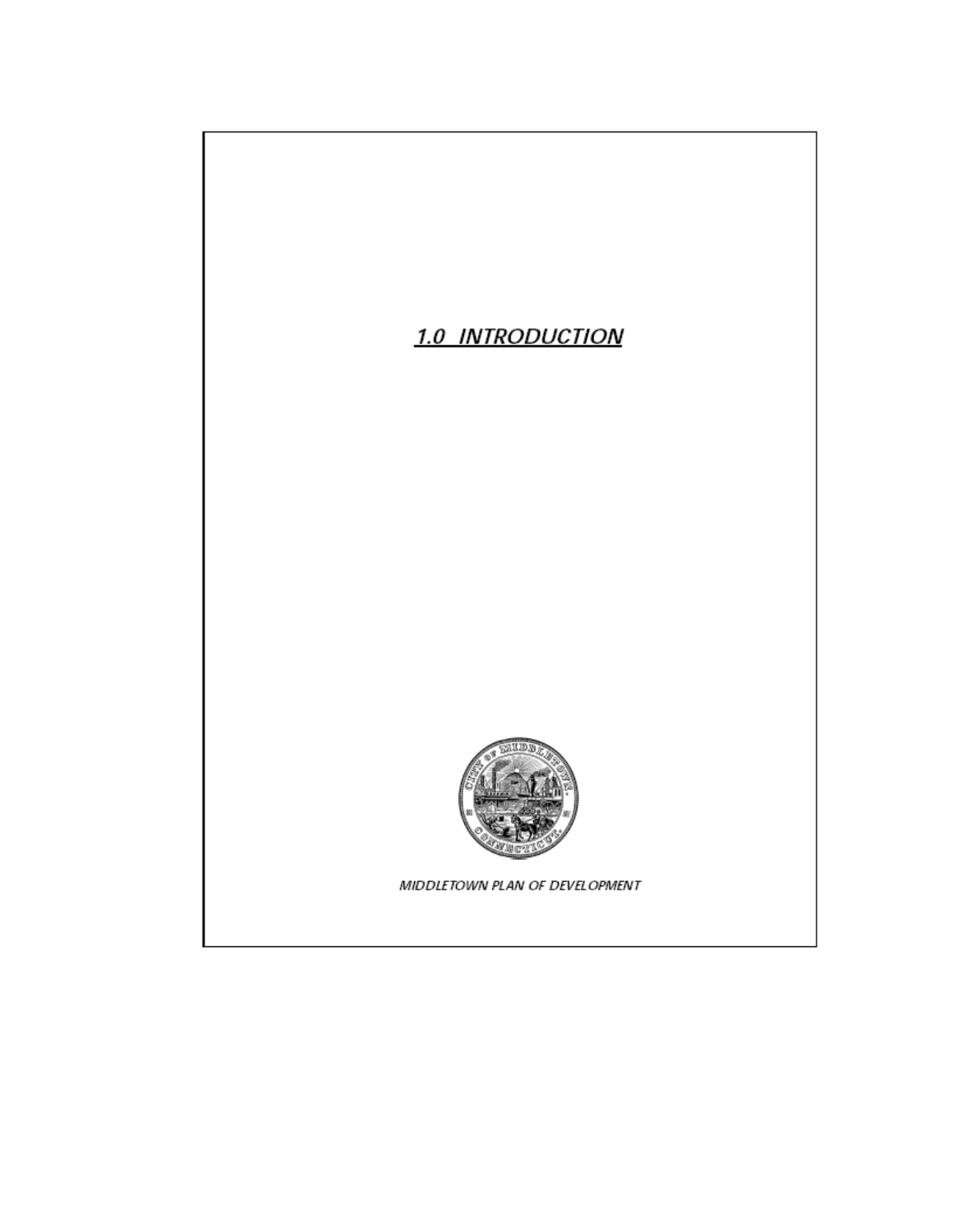## **1.0 INTRODUCTION**

## **1.1 Regional Setting**

Middletown, an incorporated city in south-central Connecticut, lies between Connecticut's capital, Hartford, and Long Island Sound. (See Figure 1.1) It is the sole urban center of Middlesex County, and of the Midstate Regional Planning Agency. Middletown, one of Connecticut's largest cities in terms of land area, contains 42.51 square miles, and is home to 46,908 people. It is the largest community in the county, with 30% of the county population. The next largest town, Clinton, has about 13,000 residents. Middletown's dominant role within Middlesex County is reinforced by the fact that the five largest employers in the county are based in Middletown. This population size and economic base give Middletown a preeminent regional role in government, education, manufacturing, and insurance.

Middletown's neighbors include Cromwell and Berlin to the north, Meriden and Middlefield to the west, Durham and Haddam to the south, and Portland and East Hampton to the east. The city's eastern boundary is defined by the Connecticut River, a major natural and historic asset. Residences form Middletown's largest land use, typical of the region. To the north, within Cromwell, medium to high density suburban developments border Middletown while to the west and south, rural and suburban densities intermingle. Middletown and its region are also distinguished by state parks and reserves. These include Wadsworth Falls State Park, Cockaponsett State Forest, and the Cromwell Meadows Fish and Wildlife Area.

Middletown is well connected via state and federal highways to other Connecticut regions (see Figure 1.2). State Route 9, a divided expressway, provides access north to Cromwell and New Britain as well as south to the shore and Interstate 95 at Old Saybrook. Interstate 91 passes through the northwest section of Middletown, providing direct access to Hartford and New Haven. Interstate 91 connects with I-691, I-84, the Merritt Parkway, and I-95 to provide easy access to other Connecticut cities, as well as regional destinations such as Boston (115 miles northeast) and New York City (110 miles southwest). In addition to the expressways, State Route 17 (South Main Street) is a well-traveled corridor linking downtown Middletown with Durham. State Route 3 (Newfield Street) is a major arterial leading to Cromwell, and State Route 66 represents the major east-west arterial through the city, connecting Middletown's Central Business District with Meriden, I-91, and I-691. In addition, Route 66 provides the sole river crossing in Middletown, linking the city with Portland on the east bank of the Connecticut River.

The roads and highways provide Middletown with convenient access to transportation alternatives. The city lies about 40 miles south of Bradley International Airport, the region's largest commercial airport. Limited scheduled service is also available from Tweed New Haven airport. The Peter Pan bus company connects Middletown with Hartford, New Haven, Worcester, and New York City. There is currently no passenger rail service within the City of Middletown. However, Amtrak provides passenger railroad service from the adjoining towns of Meriden and Berlin. Public transit connects the city to points in the rest of the state and region. Middletown Area Transit (MAT) provides service within Middletown and to Cromwell, Durham, East Hampton, and Portland. Connecticut Transit provides service between Hartford and Middletown. While the Connecticut River provides access to points north and south, it is presently used only for recreational activity and some freight transportation.

 $\overline{\phantom{a}}$  , and the contract of the contract of the contract of the contract of the contract of the contract of the contract of the contract of the contract of the contract of the contract of the contract of the contrac

<sup>1</sup> According to "City Boundary" layer of Middletown's GIS database.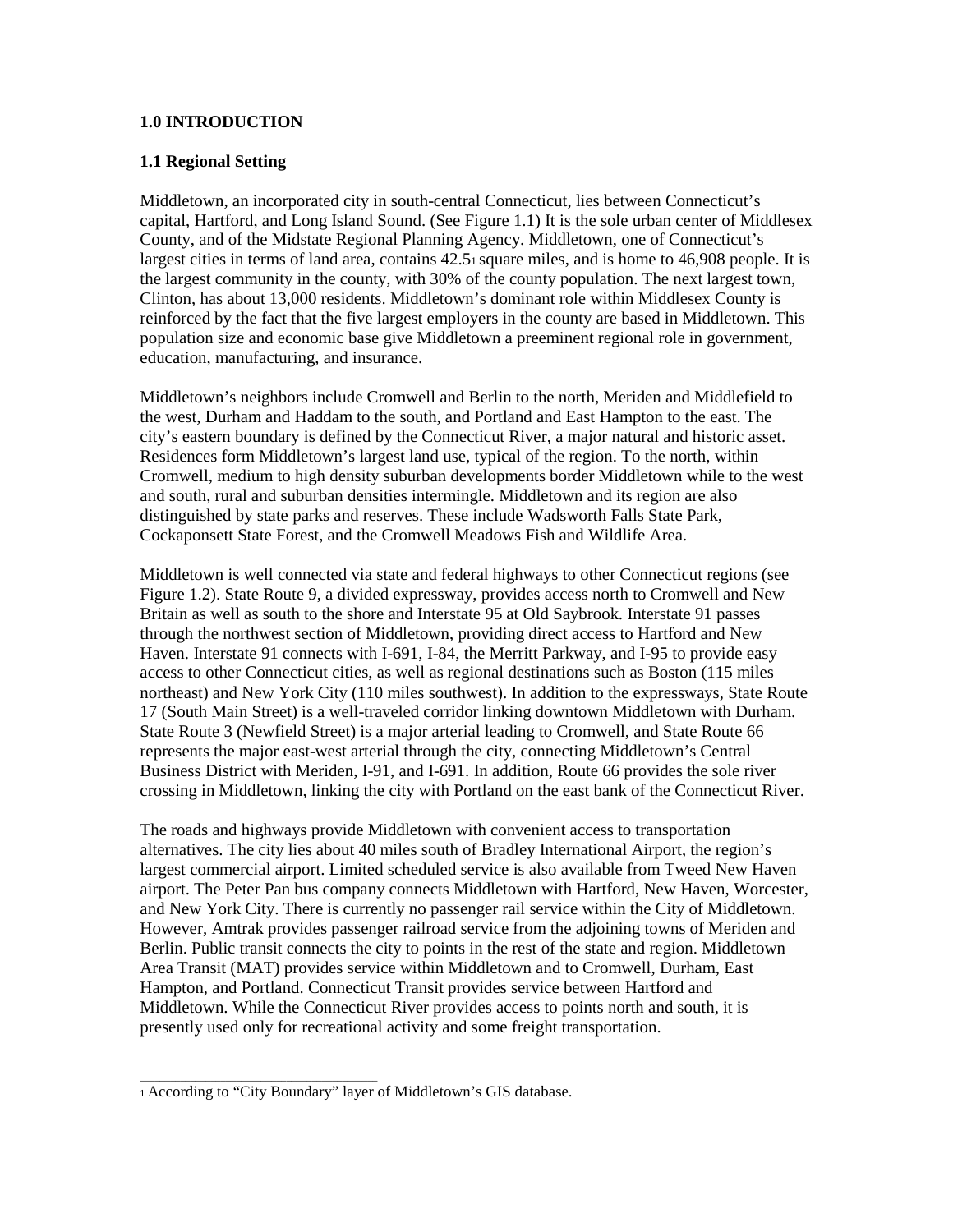

 $\overline{2}$ 

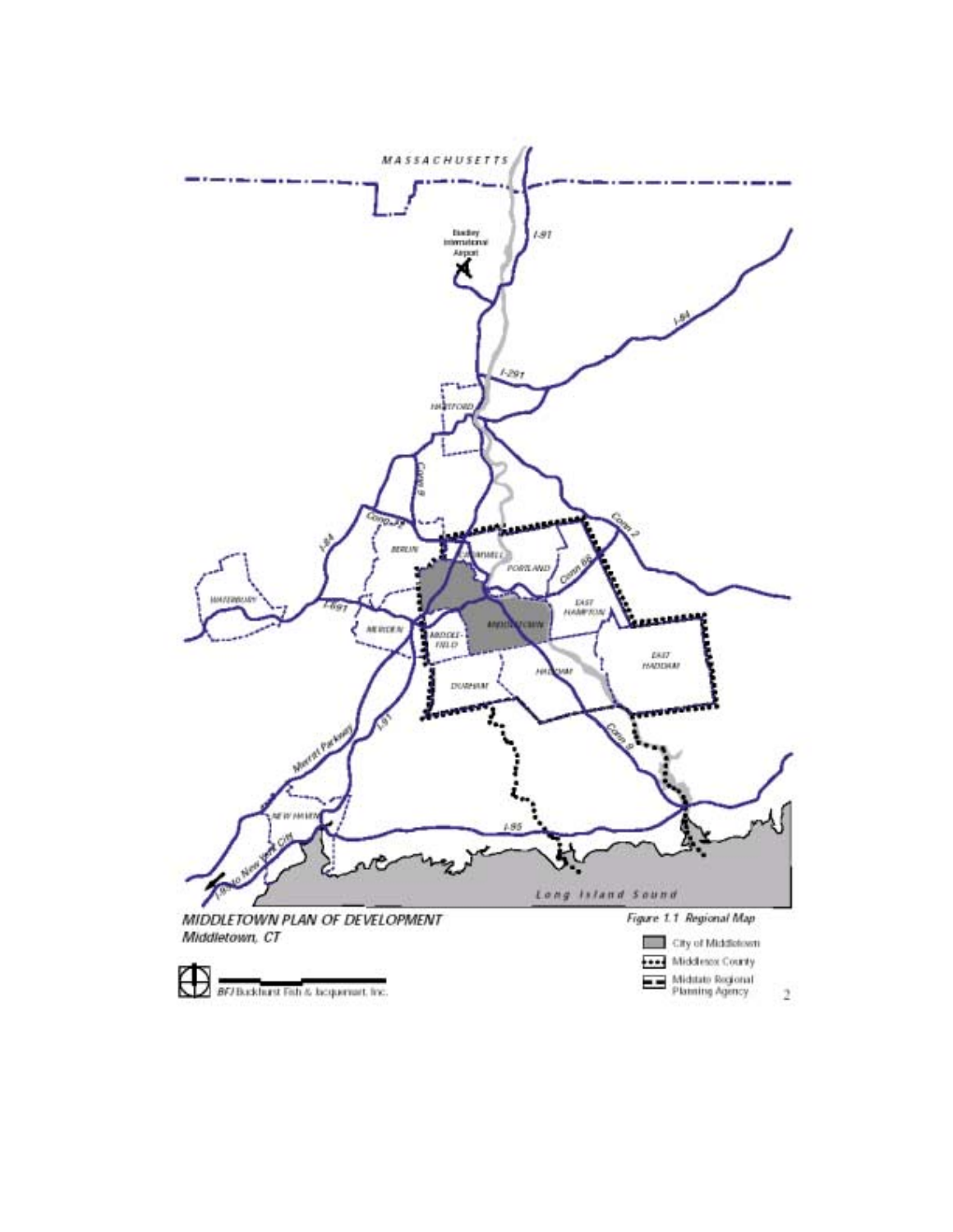

MIDDLETOWN PLAN OF DEVELOPMENT<br>Middletown, CT







 $\mathbf{3}$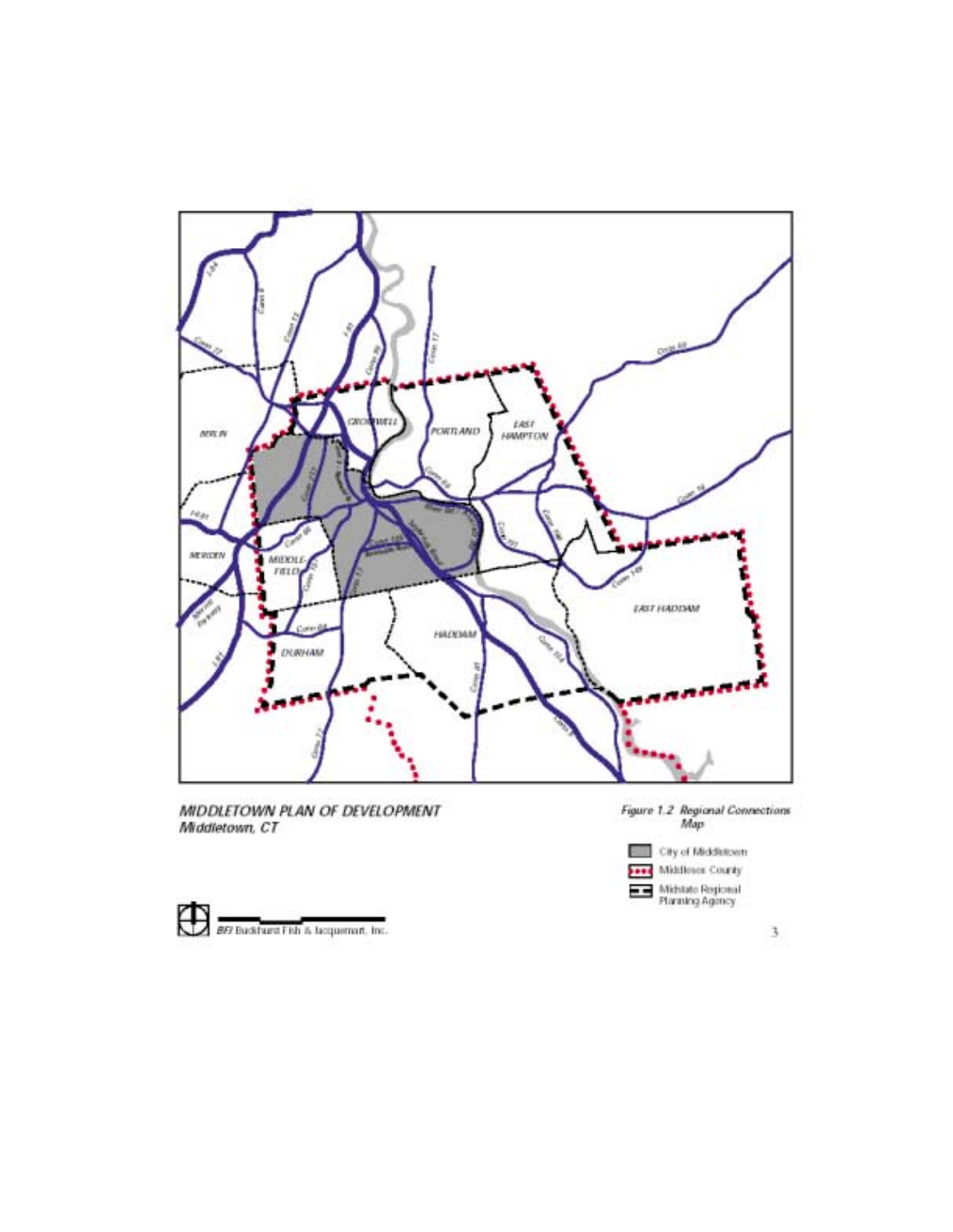## **1.2 Historical Context**

Originating in the early  $17<sub>th</sub>$  century, Middletown was one of the first towns founded in Connecticut. Similar to other New England settlements of the period, Middletown's economic base centered around a thriving agricultural sector. Initially producing cereal crops including



corn, rye, oats and wheat, which began to be marketed in the late 1700's, the City later specialized into dairy and poultry farming, a move influenced by its proximity to larger urban areas. Agriculture remained an important aspect of Middletown's economy even in the face of new industrial development, preserving its status as an agricultural center until the 1960's.

Industry has also featured as a significant factor in Middletown's economic development. Beginning in the mid 17th century as a center for mill operations, its industrial base diversified into shipbuilding. Middletown also developed an important status as a riverport, being an official port of entry that fed a flourishing trade with the Atlantic seaboard and the West Indies.

Between 1750 and 1800, Middletown was the wealthiest town in the State. The City of Middletown was incorporated in 1784 and by 1790 it was the largest city in Connecticut and the customs port for the Connecticut River. Throughout this time, and well into the  $19<sup>th</sup>$  century, the River was the major transportation link between Middletown and other towns. Ferries had begun to

operate on the River in 1726, soon after the east side was settled. The Middletown ferry slip was located approximately where the Arrigoni and railroad bridges are today. Commercial steamboat service began on the River in 1822 with establishment of the Connecticut Steamboat Company. Side-wheeler steamboat service linked Hartford and New York with Middletown in between. Already the City's basic infrastructure for the center had been laid down, as witnessed by the city map of 1825. Additionally, Wesleyan University was established in Middletown in 1831 and quickly became recognized as a prominent educational institution. The University has contributed to the economic and cultural well being of the community and continues to offer educational, artistic, and entrepreneurial benefits to the city.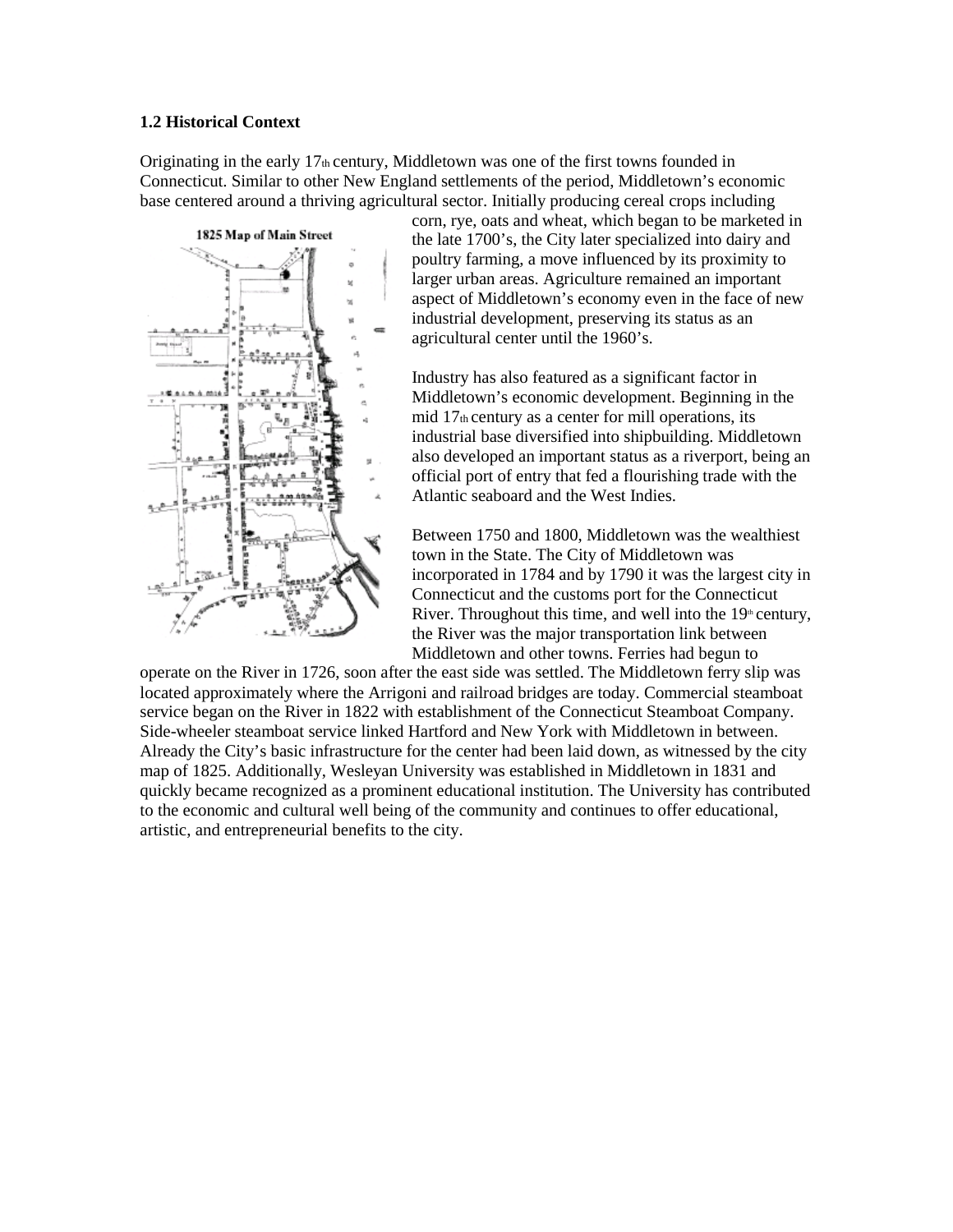

MIDDLETOWN PLAN OF DEVELOPMENT Middletown, CT

Figure 1.3 1877 New of Downtown Middletown

**BY/Suddent Fish & locations, Inc.** 

The early  $19<sub>th</sub>$  century was characterized by manufacturing growth, when Middletown led the state in the number of factories and value of its products. 1868 saw the construction of the City's first railroad bridge spanning the Connecticut River, giving it rail access to markets throughout the state. Before the end of the century, many of the City's major churches and institutions had been erected, with the majority of civic buildings aligned along its wide main streets (below).



1877 View of Main Street

The onset of the industrial revolution encouraged Middletown to develop its new character as a center for textile production, and from there the City expanded as a center for diverse manufacturing production, reaching its peak in production in the 1920's. The lack of railroads forced Middletown to search for nearby markets for its goods and services, accessible by highway and water transportation. The introduction of widespread automobile travel resulted in a gradual